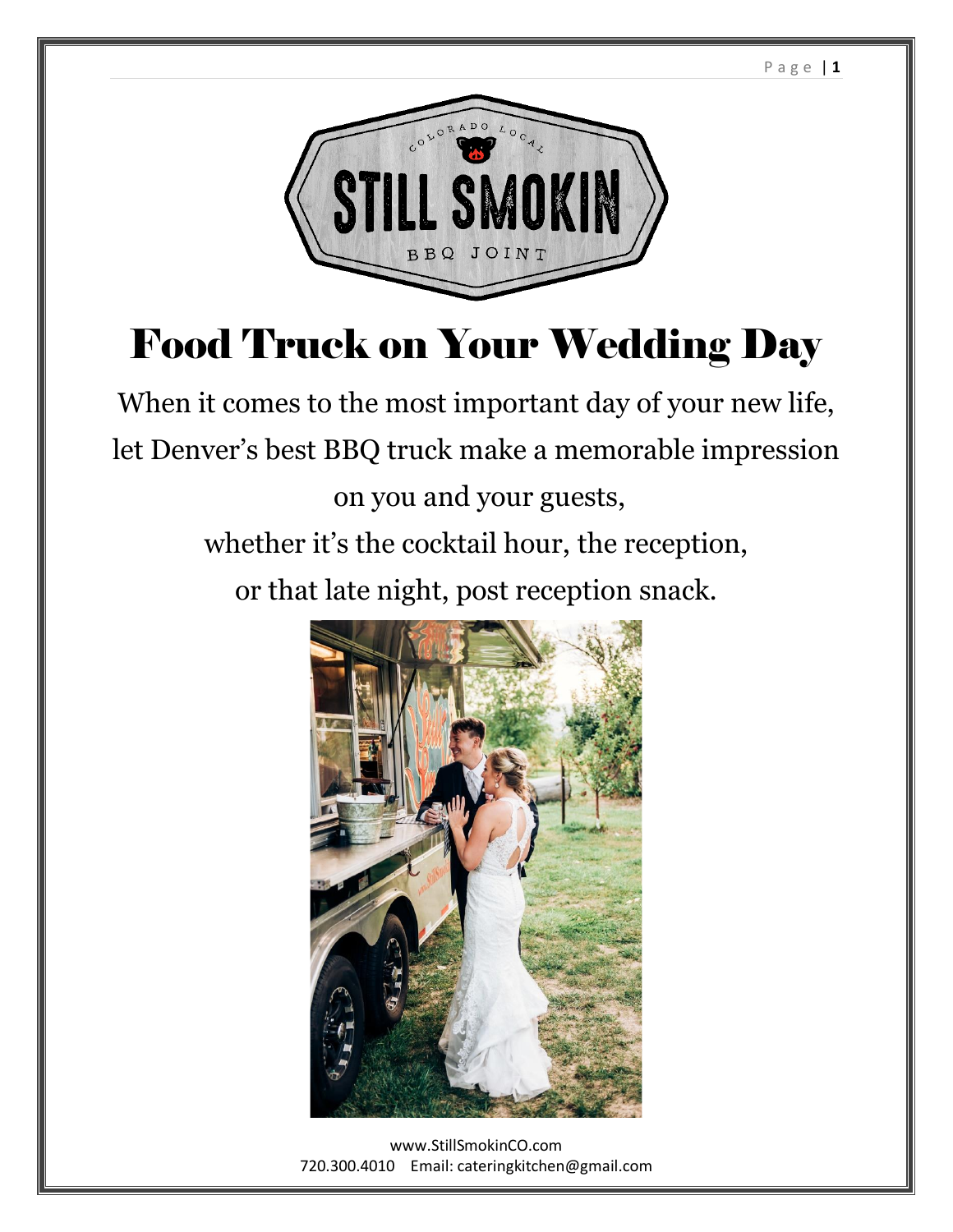## Standard Menu Options

#### 1. Cocktail Hour

#### 2. The Main Course

#### 3. Late Night Snack

#### Cocktail Hour

Brisket Queso & House Made Kettle Chips - \$4 per person

Baby Back Ribs- 2 bone - \$5 per person

BBQ Flat Bread - \$3 per person

- o Pulled Pork and Chipotle Pepper with Avocado Drizzle
- o Smoked Chicken, Bacon & Ranch

Smoked Salt Onion Rings with Creamy Jalapeno Ranch - \$3 per person

Mexican Street Corn Salsa & Tortilla Chips - \$3 per person

Baked Brie & Grilled Peaches with Honey Drizzle - \$4 per person (subject to peach season availability)

Sweet & Spicy - Chick n' Waffle Quarter - \$4 per person

o Crispy Chicken, Sweet Pickles and Bourbon Syrup

#### The Main Course

- Prix Fixed Classic Combo @ \$9.00 each
- Custom Classic Combo (choice of Meat) @ \$10.00 each
- Unlimited Classic Sandwiches @ \$13.00 per person
- Unlimited Signature Sandwiches & Tacos @ \$16 per person
- Unlimited Signature Sandwiches & Tacos & Lettuce Wraps @ \$18 per person
- Unlimited Signature Sandwiches & Tacos & Lettuce Wraps & Waffles @ \$20 per person

Add Ons:

- Drinks @ \$2.00 per person
- Mint Lemonade @ \$3.00 per person
- Dessert @ \$3.00 each (Bacon Chocolate Chip Cookies or Peach Cobbler)

#### Late Night Snack

• Cocktail hour options, unlimited, prix fixed menu available.

[www.StillSmokinCO.com](http://www.stillsmokinco.com/) 720.300.4010 Email: cateringkitchen@gmail.com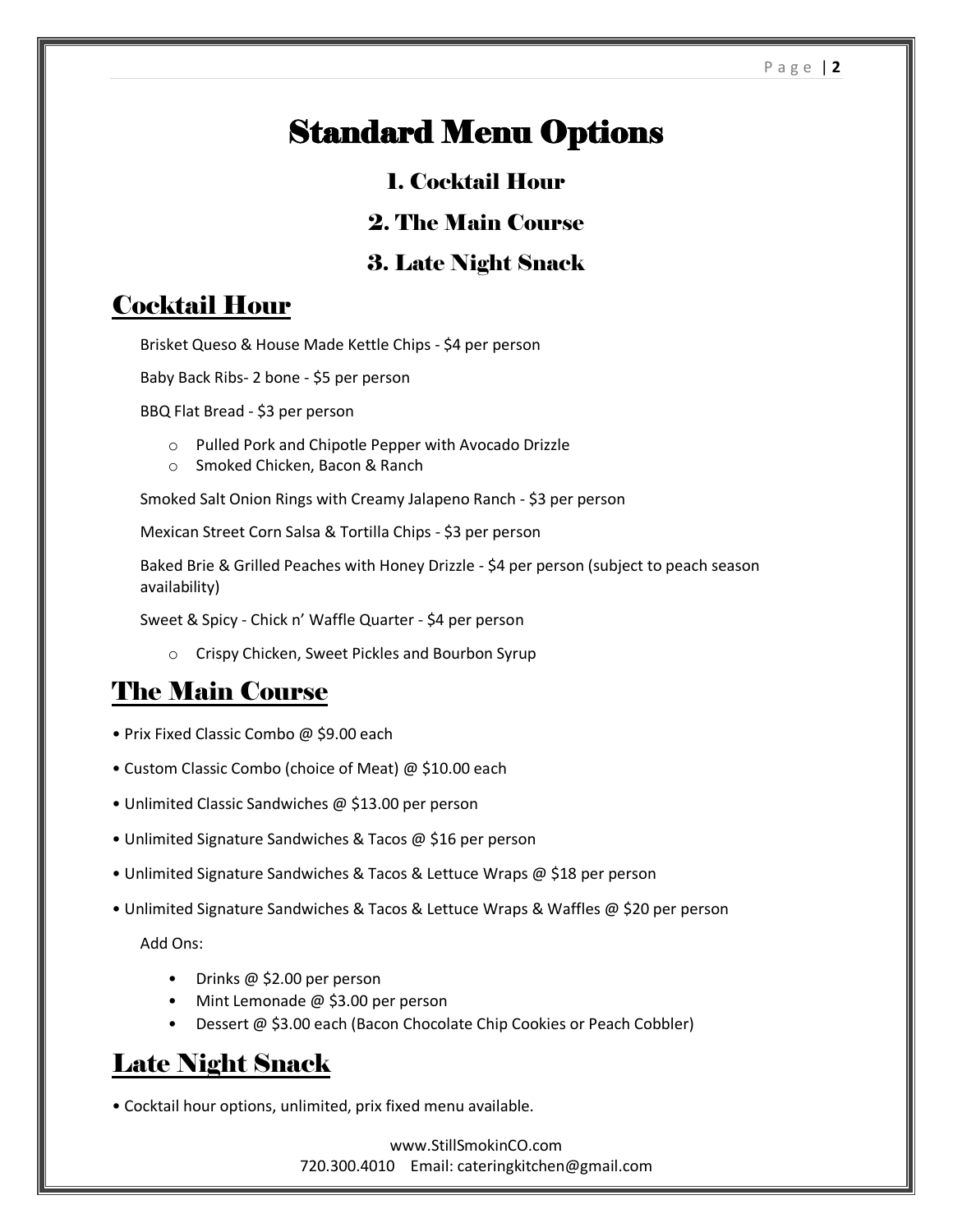#### Out of Truck Catering

Is your event up on a roof-top? In the Mountains with no kitchen? Or you would rather us serve inside?

No worries! We can bring Still Smokin directly to your private venues, backyards or rooftops!

Location subject to approval. Rental fees applicable, 18% service charge.

Still Smokin truck is still used to transport food & crew.

#### Standard Service-ware

Black heavy weight forks and knives Natural craft containers or trays 2-ply BBQ friendly white napkins Eco-Friendly (available for an additional upgrade) Compostable Plant Based Forks and Knives Compostable Containers and Napkins

#### Fundamentals

Days of Operation: Tuesday - Sunday Limited Availability: Holidays and Mondays Standard Starting Hours: 11am-1pm, 6-7pm, 10-11pm Arrival/Set Up: 45-60 minutes prior to event \$100 check deposit required to secure your date (applied to final bill)

#### The Run Down

Food & Beverage Minimum (based on two hour serving time) \$1000+ for most events within standard operating hours \$1250+ Saturday lunch \$1500+ Saturday dinner, Mondays & Sundays

> The food & beverage minimum will increase for events longer than two hours and/or do not begin at our standard serving times. Event price subject to change based on end time, additional hours, additional guests & location.

> > [www.StillSmokinCO.com](http://www.stillsmokinco.com/) 720.300.4010 Email: cateringkitchen@gmail.com